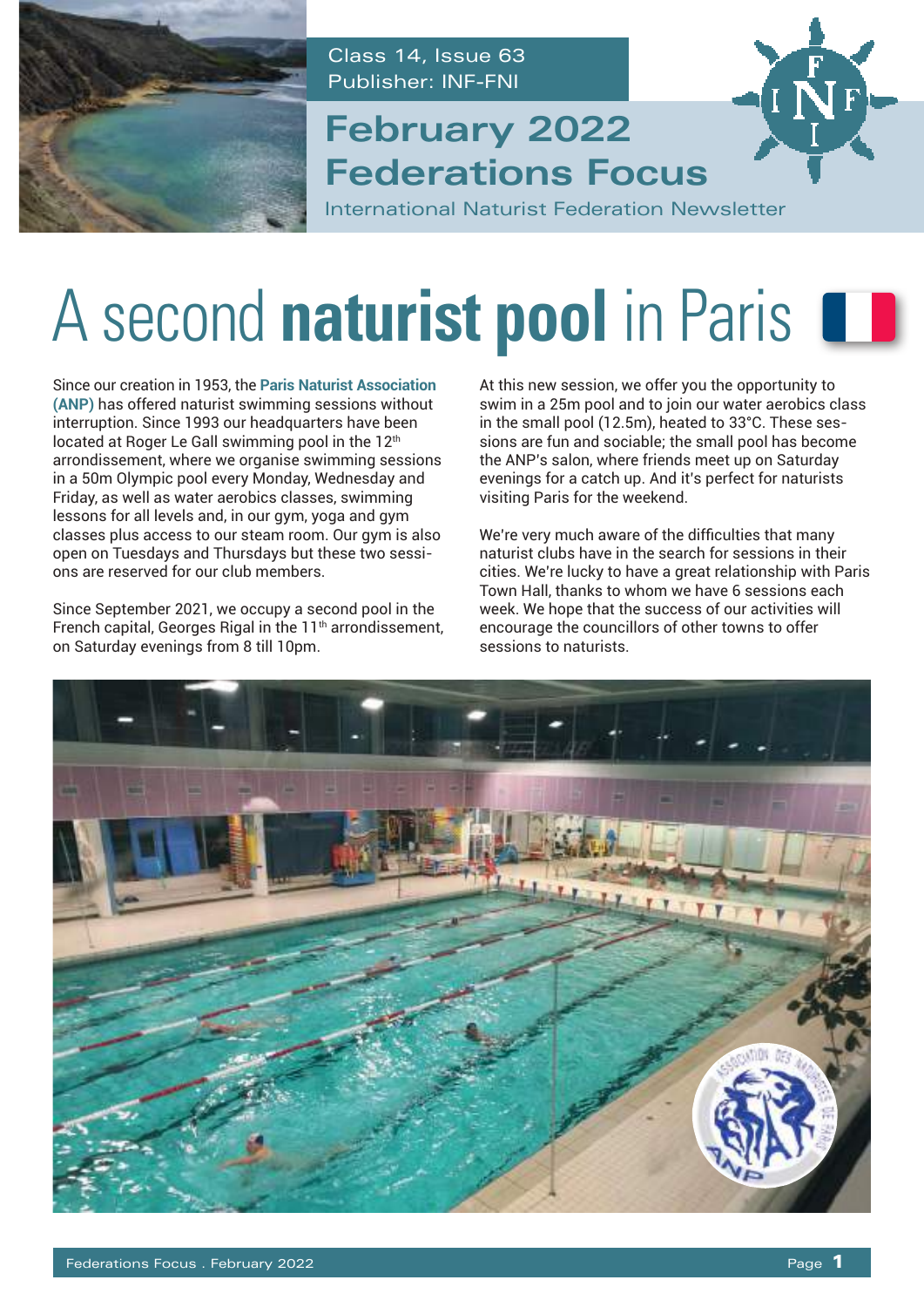# Der new INF/FNI **Co-President**



## Stéphane Deschênes



I was born near Montréal to a Canadian father and a Belgian mother. My family moved to Boston in the USA when I was 12 which is where I learned English. We moved back to Canada when I was 16 and settled in Toronto where I have lived ever since. I am a husband and the father of two young men that were raised as naturists.

I graduated from Wilfrid Laurier University with Bachelor of Arts degree in political science and psychology. It was around that time that I discovered naturism and visited by first naturist club. My early career was in the advertising industry and I used my marketing communication skills to help the Federation of Canadian Naturists (FCN) as a volunteer. I eventually become a board member and after several years as a director I became president.

During my involvement with the FCN it became clear to me that many naturist clubs were struggling to grow not because of a lack of opportunity but because they had failed to keep up with the times and to market themselves effectively.

As a result, I began to consider starting or purchasing my own club. It was obvious that I could not manage a club while employed. But I did not want to run a naturist club where decisions had to be made because of financial pressures. I wanted naturism to be the primary focus. So I decided that I needed to start another business which would support my family and me while providing the flexibility to also run a naturist club. With a friend I founded AEC Daily in 2000. It is a business which provides continuing education for architects, engineers, and other design professionals in the construction industry.

That first business gave the freedom in 2006 to purchase what is now known at Bare Oaks Family Naturist Park. At the time, the infrastructure was in dire need of improvements. Most of the 100 or so campsites were empty and membership was just over 100 people. Today we have more than 830 members and we get over 4,000 non-member visits per year. All of our campsites are full and there is a long waiting list to get one. In the fifteen years we have owned the park, it has never served as a source of income. Instead all of the revenue has been re-invested into growth and development.

In 2008 I stared the Naturist Living Show podcast. At the time it was just an attempt to play with a fun new technology. But its listenership has now grown to the point where it is in the top ten percent of all podcasts.

From 2014 to 2017 I taught a course at the University of Toronto called Public Nudity - History, Law and Science. The course was quite popular and had to be limited to 140 students so there was usually a waiting list. I really enjoyed teaching the students and several of them ended up as summer staff at Bare Oaks.

I have also volunteered for a number of other community organizations such as Camping in Ontario, the association of private campgrounds for Ontario, and as president of the East Gwillimbury Chamber of Commerce. But I have resigned from these other responsibilities as I recognize the being president of the International Naturist Federation is an enormous challenge which will require my complete focus.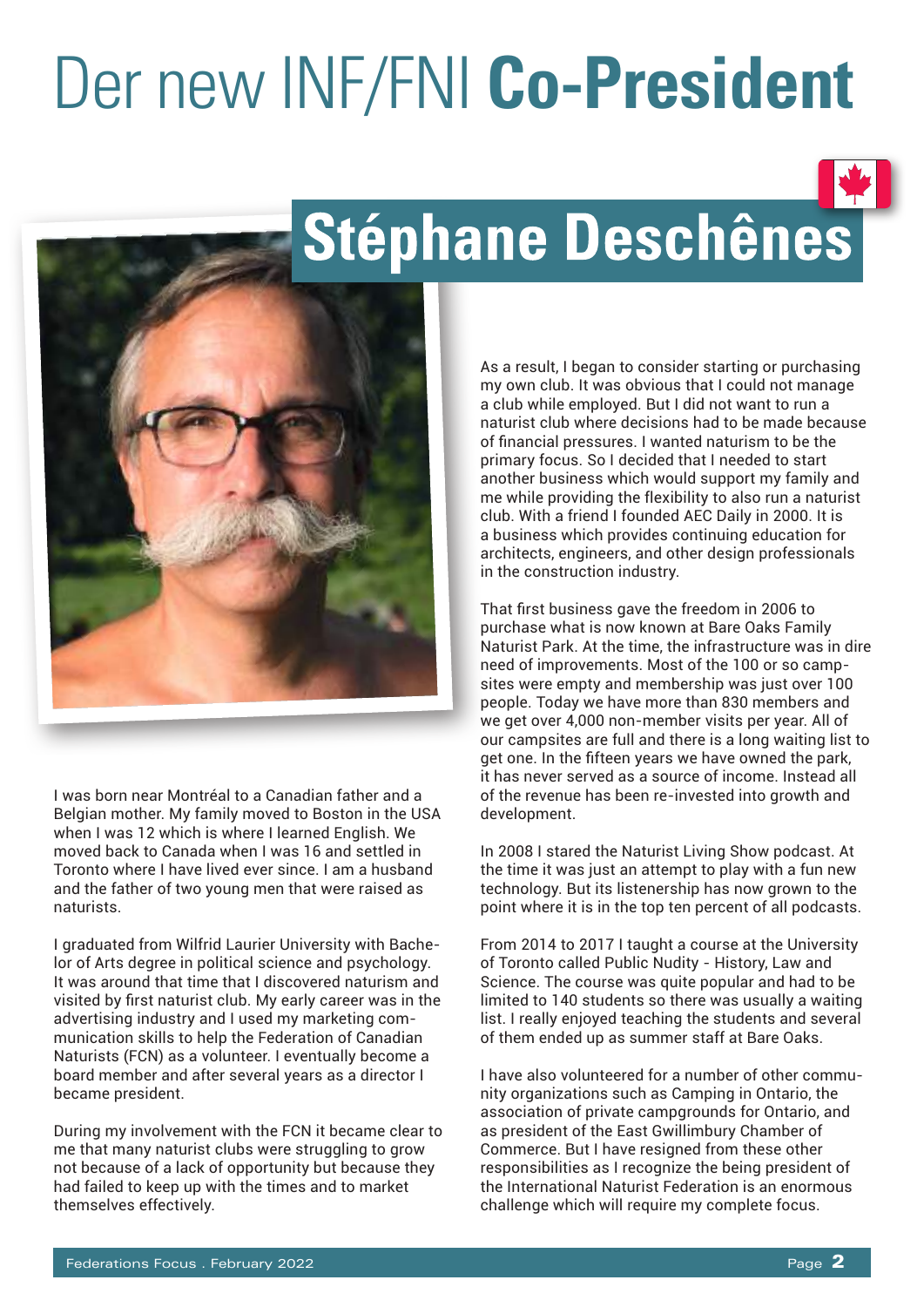## Maltese **Naturism**



When you live in Ireland, pondering a sun getaway in December with the main purpose of recharging vitamin D levels is not an original thought.

And when I chose Malta as my travelling destination, I was definitely not expecting naturism to be on the agenda. I would be more than happy to see a blue sky and some persevering sunshine.

With the islands having the reputation of being the least nudist-friendly country in Europe, where social nudity still seemed to be frowned upon, little did I know this was going to turn out a naturism-centred weekend!

Certainly, I did remember how I had had virtual contact in the past with some naturists from this part of the world. Once in my Maltese hotel in Sliema, I suddenly felt it did make sense to try to send a courtesy message to that Maltese naturist page.

### **Focus April**

**Deadline to remit articles:**  20th March 2022

**Release of Focus latest:**  05th April 2022

Big surprise for me when Adam, the official correspondent of the International Naturist Federation in Malta, quickly reacted to my greeting. He seemed interested in meeting up, even in showing me around, and I gladly accepted.

The next hours passed in a frenzied pace. I explored Valetta on my own and met Adam towards sunset. He then explained to me that even topless bathing was prohibited in Malta, as some signs could be seen near my hotel, and nudists can get fined for it.

Nonetheless, the Maltese Naturist site displays a list of beaches where local naturists and tourists strip off in the seclusion of the surroundings:

Ġnejna Bay area with and Qarraba Bay and Ta' Ċensna, Munxar White Cliffs in Marsaskala, Slugs Bay in Mellieħa, Imgiebaħ Bay in Selmun, Fomm ir-Riħ Bay in Baħrija, and some remote places in the Maltese islands of Gozo and Comino.

### **Events**

#### 25.02. - 27.02.2022 EuNat Meeting

**Belgrad, Serbia** Registration form will soon be available in our open EuNat Download. Information from NOS Serbia: **https://www.eunat.org/**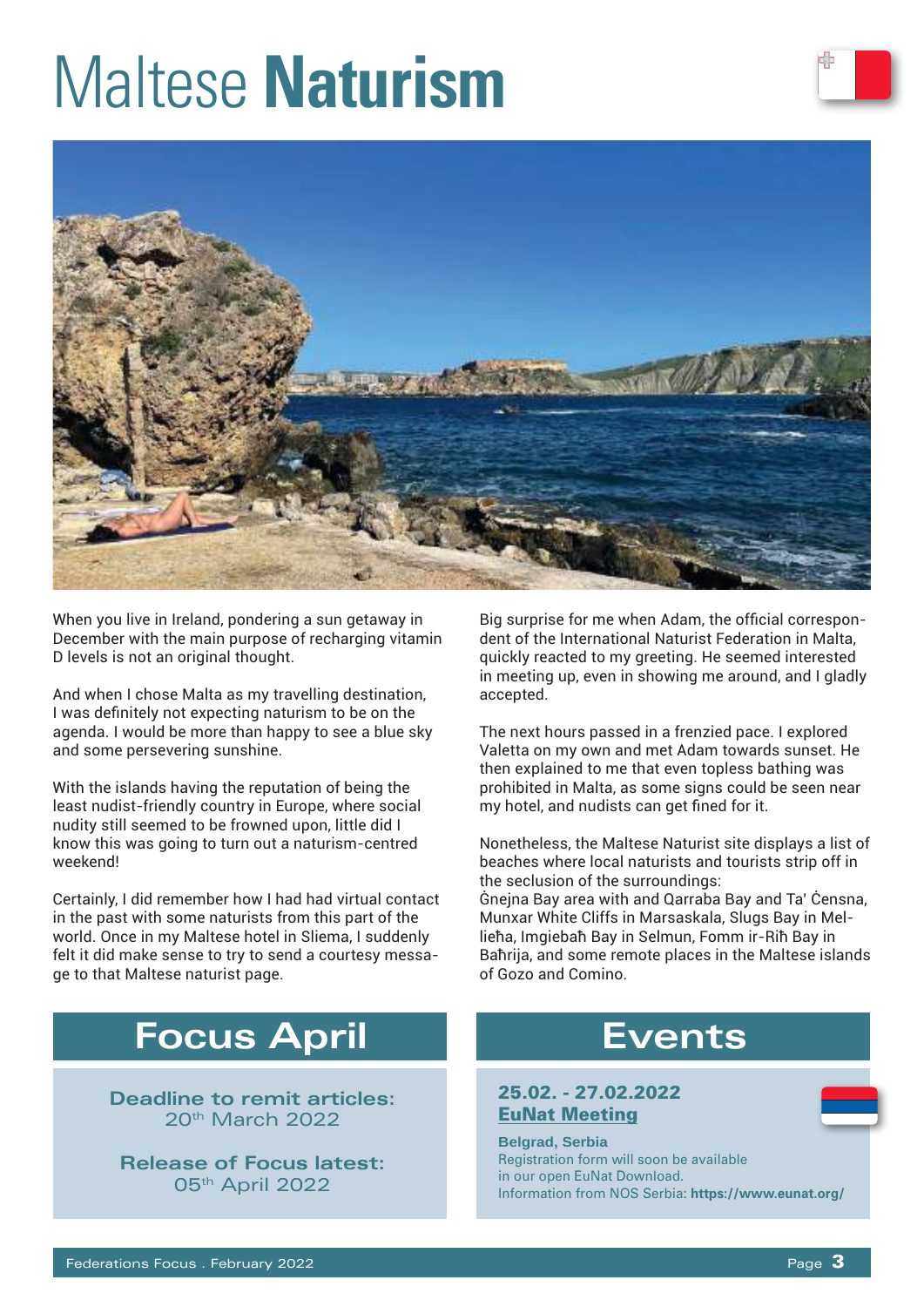After a pleasant conversation about all things naturist, Adam offered to bring me the next day to see a couple of the spots listed on the unofficial list of nudist beaches on the Maltese Naturist website.

Only half an hour away from the capital on the northwest coast, we arrived at the popular bathing are of Ġnejna Bay Beach after leaving behind a valley of a typical Maltese landscape adorned with a traditional agricultural terraced panorama.

From there, we proceeded first to cautiously hike southwards through the concrete platforms of the dilapidated boathouses, before reaching the vegetated sea cliffs which were habitats for the endemic Limonium spp., Thermo-Mediterranean and pre-desert scrub and salt steppes. This landscape was also coloured also by varying hues of blue clay and limestone.



Shortly after we finally arrived at Ta' Ċensna. Looking out from the cove we were met with a stunning sight of two shades of blue coming together on the horizon. I understood then how such an off-the-beaten-track location was a favourite with naturists. We made the most of the sunny morning by sunbathing in a mild 17C heat. Later on, we changed sides of the rocky inlet and went on swimming on impressively clear waters that boasted a temperature of 19C, which felt warmer than the Irish Sea in summer. Unwilling to get dressed, we hiked back in our birthday suits until we approached the boathouses again.

In my mind I was comparing this enjoyable nude walk under the friendly Maltese sun with our harsh Irish hiking conditions from only the previous week. The force of the Irish gale had been enough to support my towel around my waist.

I paused to reflect, I couldn't believe my luck: I was getting not only the much-desired sunshine and the superb blue sky, but also experiencing naturist opportunities in breath-taking scenery in the company of the perfect naturist host, who introduced me into all aspects of the state of naturism in Malta!

Later that day we also managed to meet further members of the local naturist community. They turned out to be very knowledgeable about naturism in other countries; they could describe and compare nude resorts in France, Greece, Spain or even the Caribbean. They would also go to central European spas to properly enjoy the naked sauna culture.

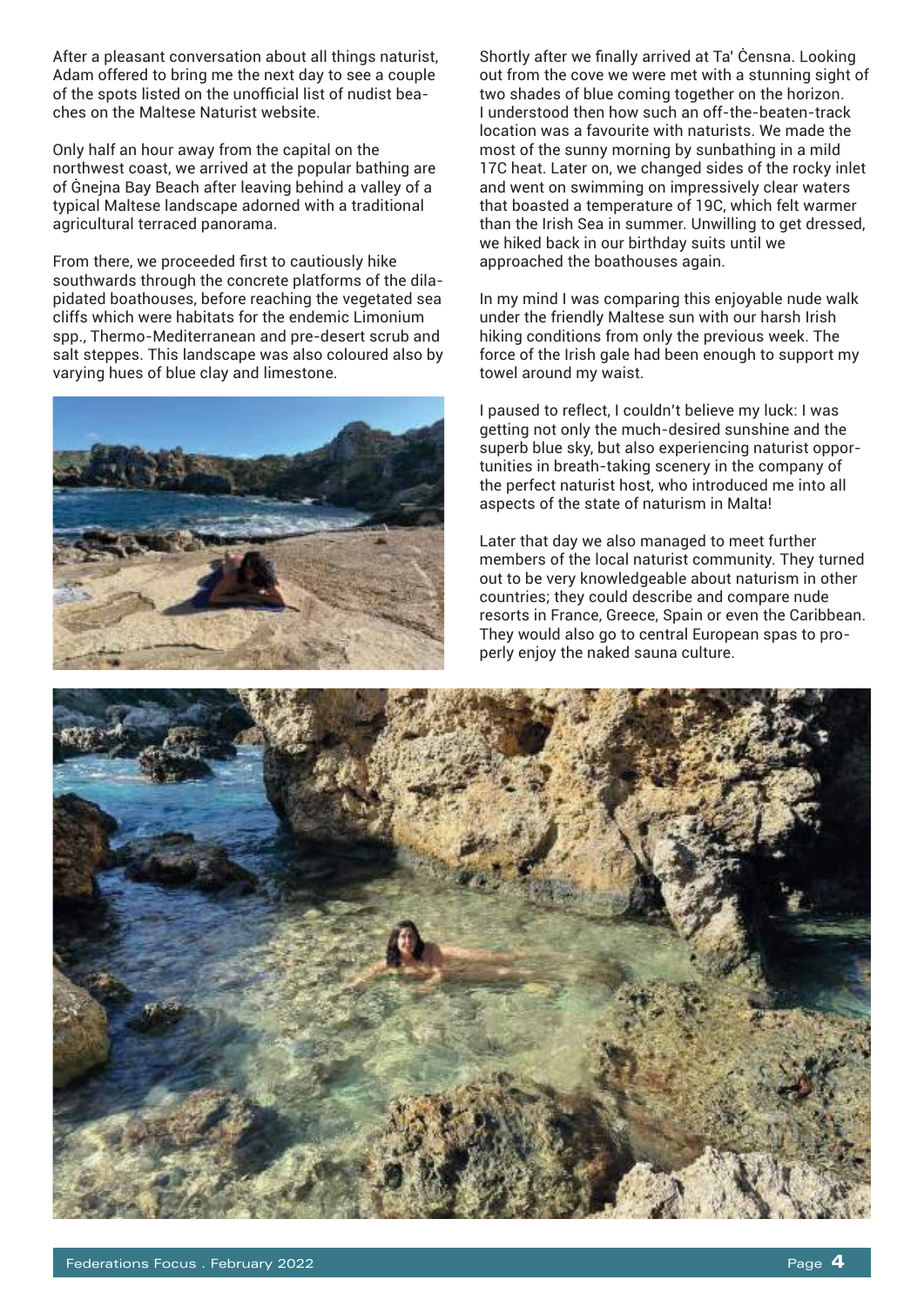Naturism in their own country appeared to be a different situation altogether. They complained about the conservative mindset of Maltese society, about the small size of the country and the high degree of connection and familiarity amongst the locals, which would not facilitate a secure feeling of anonymity when practising naturism.

It all sounded rather familiar to me… however, they fared worse than Ireland with their high population density, a factor that does not easily leave isolated areas on the Maltese coastline.

I left the island with the satisfaction of being able to forge deep friendships thanks to our common belief in

naturism, the contentment of belonging to a healthy international naturist community, and the commitment to work for the further enhancement of the naturist philosophy.

#### Grazzi ħafna, ħbieb tiegħi!

(Thank you, my friends!)

**SOURCE: https://irishnaturism.org/maltese-naturism/**



### LE BETULLE Villaggio Naturista

Near the Alps, at 25 km from the center of Turin, 20 minutes from the airport Caselle. Caravans, plots for Recreation Vehicles and tents, completely equipped bungalows, caravans with chalet. Pool, solarium, jacuzzi and sauna. Clubhouse restaurant, petanque, mini-tennis, table tennis, Volleyball. Mountain bike circuits and trails in Park Mandria

**Sights:** Venaria Royal Palace and Park, St. Michele Abbey, Rivoli Castle, Mole Antonelliana, Egyptian Museum, Piazza S. Cario, Basilica of Superga.

**Via Lanzo 33 - 10040 La Cassa (TO) - Italy Tel/Fax +39.011.984.29.62 Tel +39.011.984.28.19 Mail: info@lebetulle.org** 

www.lebetulle.org



**Liechtensteinischer Naturisten Verein**